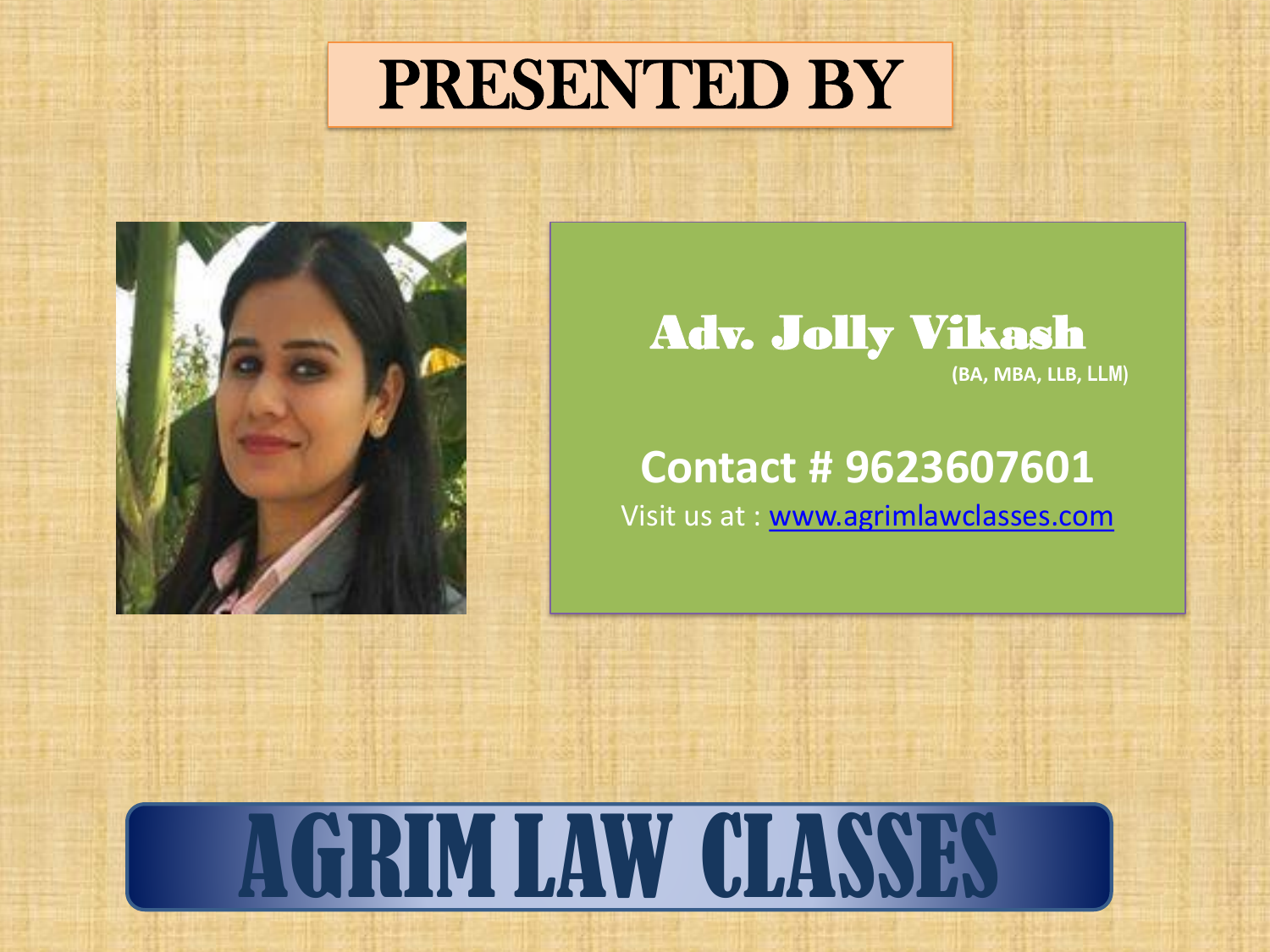# **AGRIM LAW CLASSES**

*Futuristic and Knowledge Oriented*

**OM COMPLEX, SECOND FLOOR, SECTOR-15, NOIDA (U.P.) CONTACT: 9623607601,9953322013 WEBSITE:** www.agrimlawclasses.com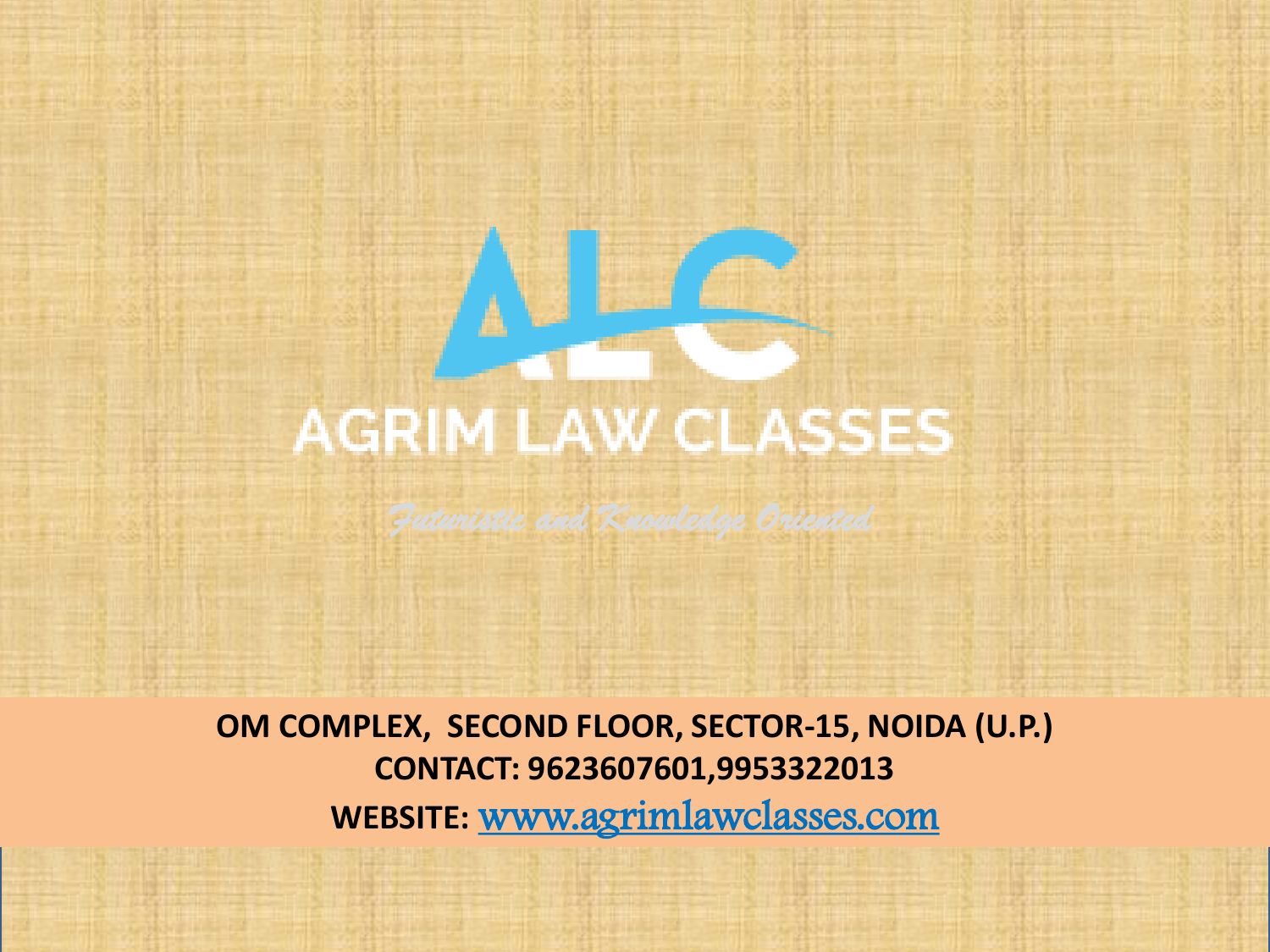### NJAC/ COLLEGIUM

**What is the National Judicial Appointment Commission?**

(NJAC) Act and the 99th Constitutional which sought to give politicians and civil society a final say in the appointment of judges to the highest courts.

The National Judicial Appointments Commission (NJAC) is a constitutional body proposed to replace the present Collegium system of appointing judges.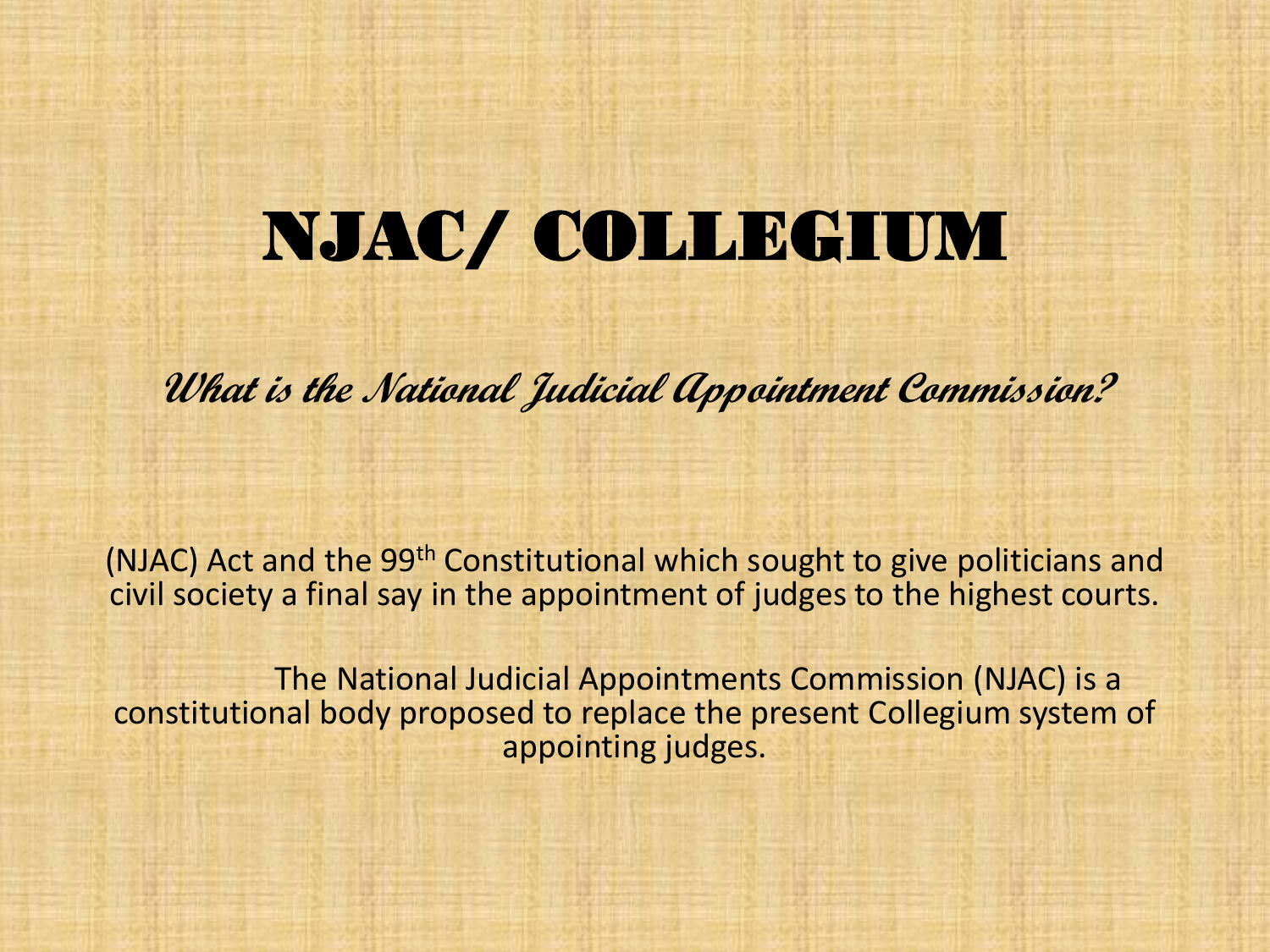### WHAT IS THE COLLEGIUM SYSTEM?

The Collegiums system is one where the chief Justice of India and a forum of four Senior- most Judges of the Supreme Court recommend appointments and transfer of judges. However, it has no place in the Indian Constitution. The system was evolved through Supreme Court judgments in the – Three judges cases (October 28, 1988)



© HEMANT CHAWLA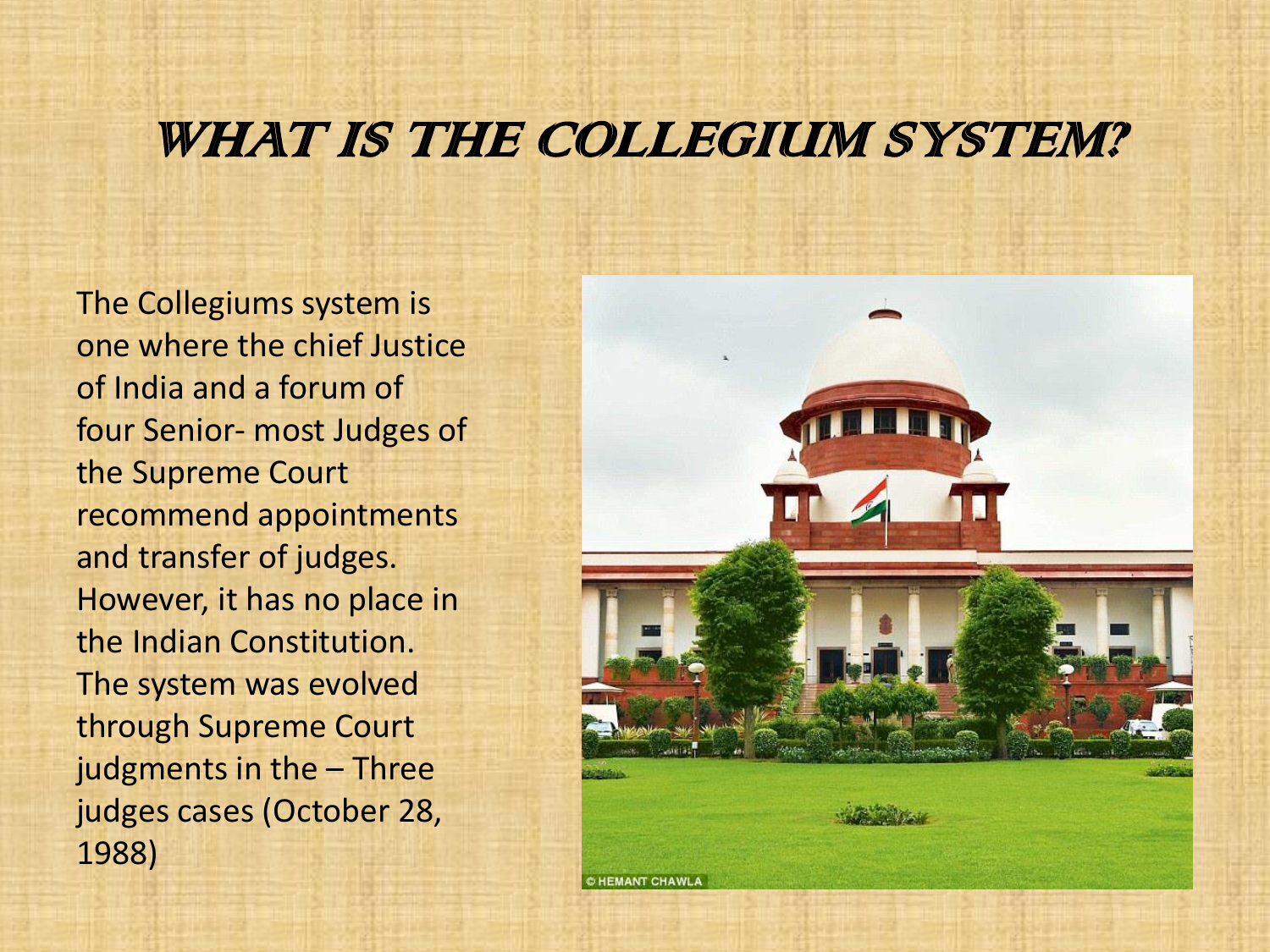

#### ART 124 OF THE CONSTITUTION SAYS: "Every Judge of the

Supreme Court shall be appointed by the President by warrant under his hand and seal after consultation with such of the judges of the Supreme Court and of the high court in the state as President may deem necessary for the purpose and shall hold office until he attains the age of 65 years.

Provided that in the case of appointment of a judge other than the chief justice, the Chief Justice of India shall always be consulted.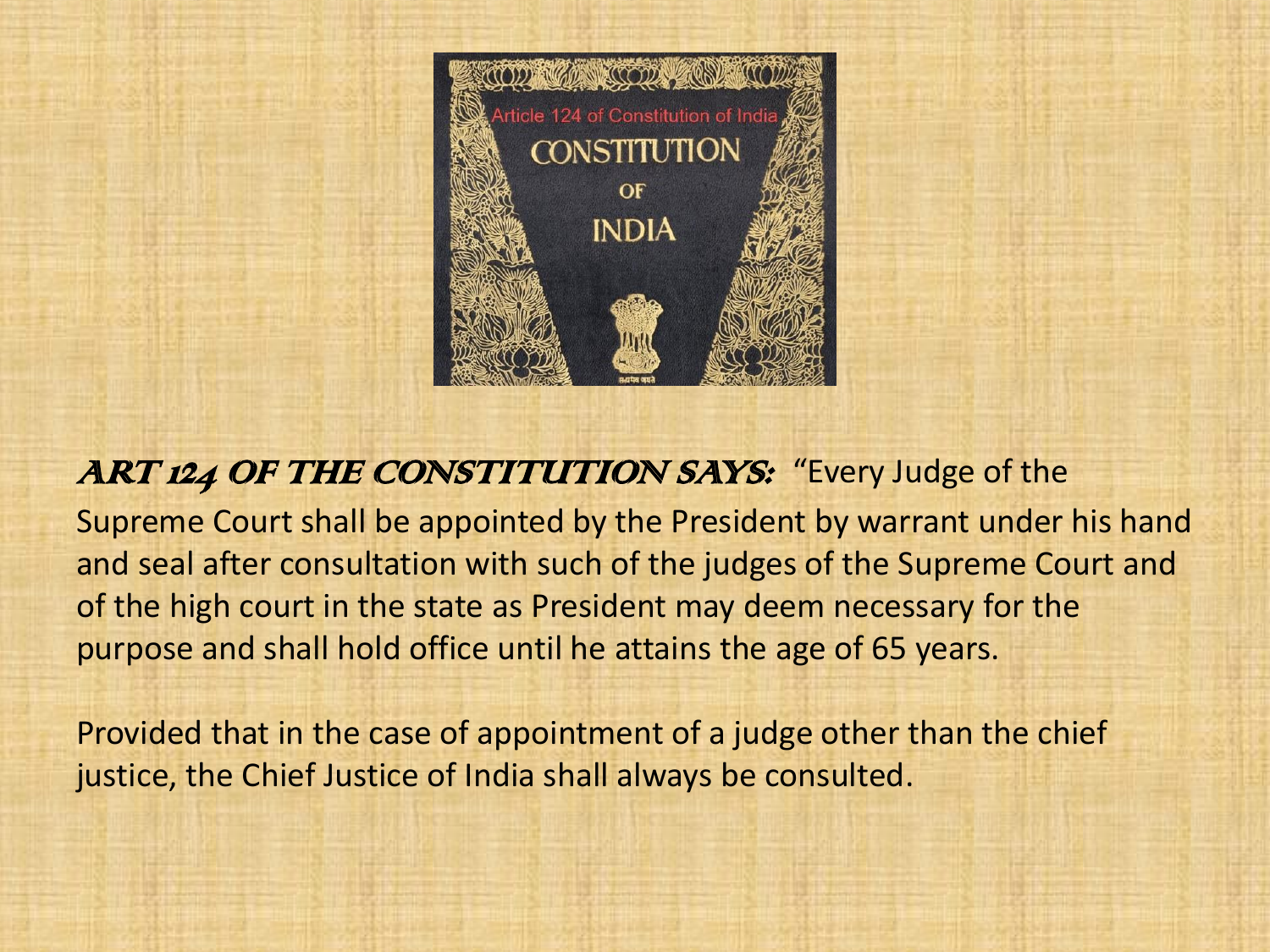

ARTICLE 217 OF THE CONSTITUTION SAYS: "Every judge of high court shall be appointed by the President by warrant under his hand and seal after consultation with the chief Justice of India, the Governor of the state, and, in the case of appointment of a judge other than the Chief Justice, the Chief Justice of the high court……"

This is according to the Constitution, the executive is empowered to appoint judges in consultation with the judiciary.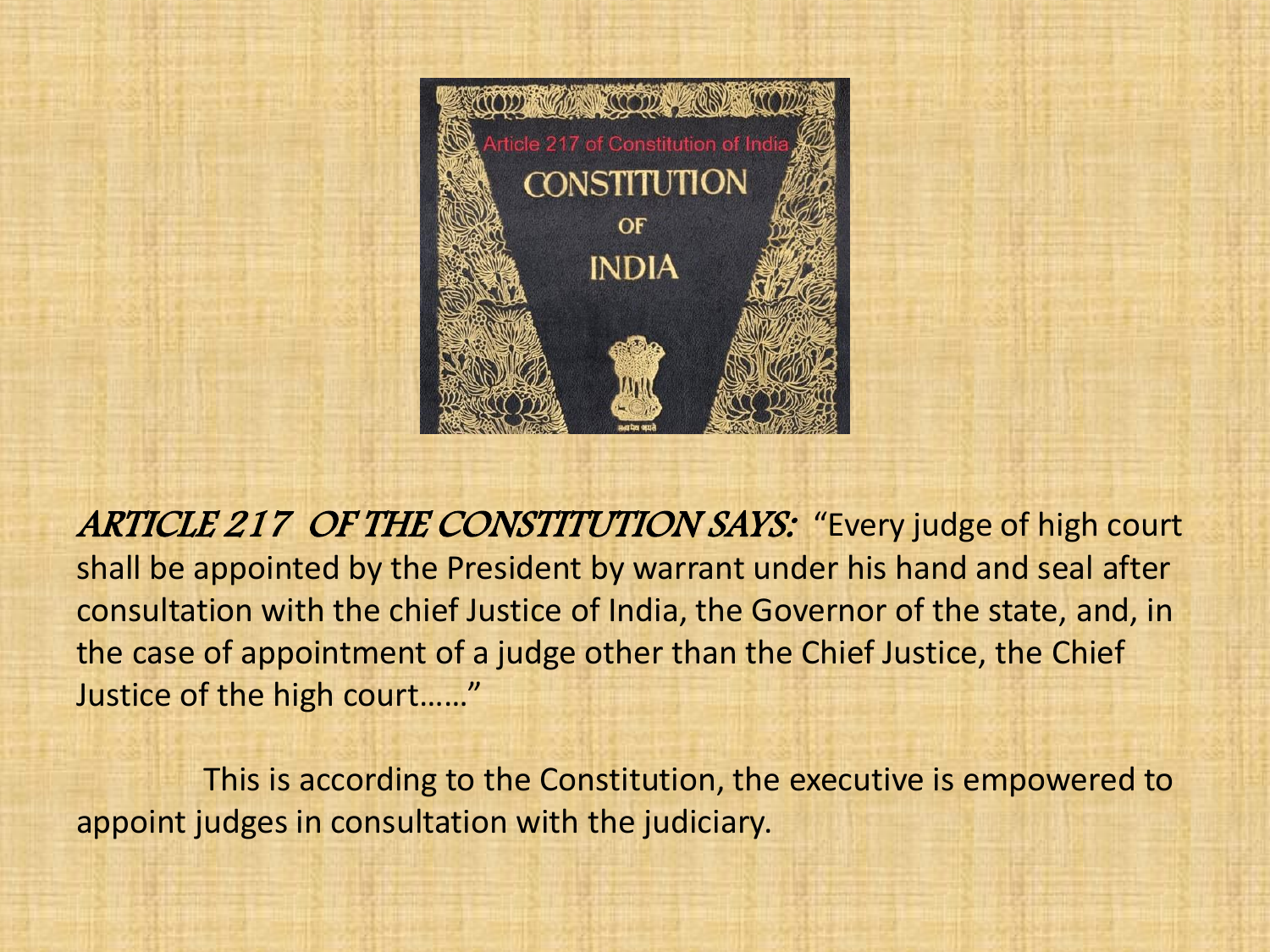FIRST JUDGE CASE: **S P Gupta V/S Union of India 1981**

A case involving challenges to judicial transfer by Gandhi Regime in 1980, the court interpreted the consultation requirement in art 124, 217, and 222 of the Indian Constitution to mean that executive had primacy in judicial appointment and transfer following consultation with the judiciary and other functionaries.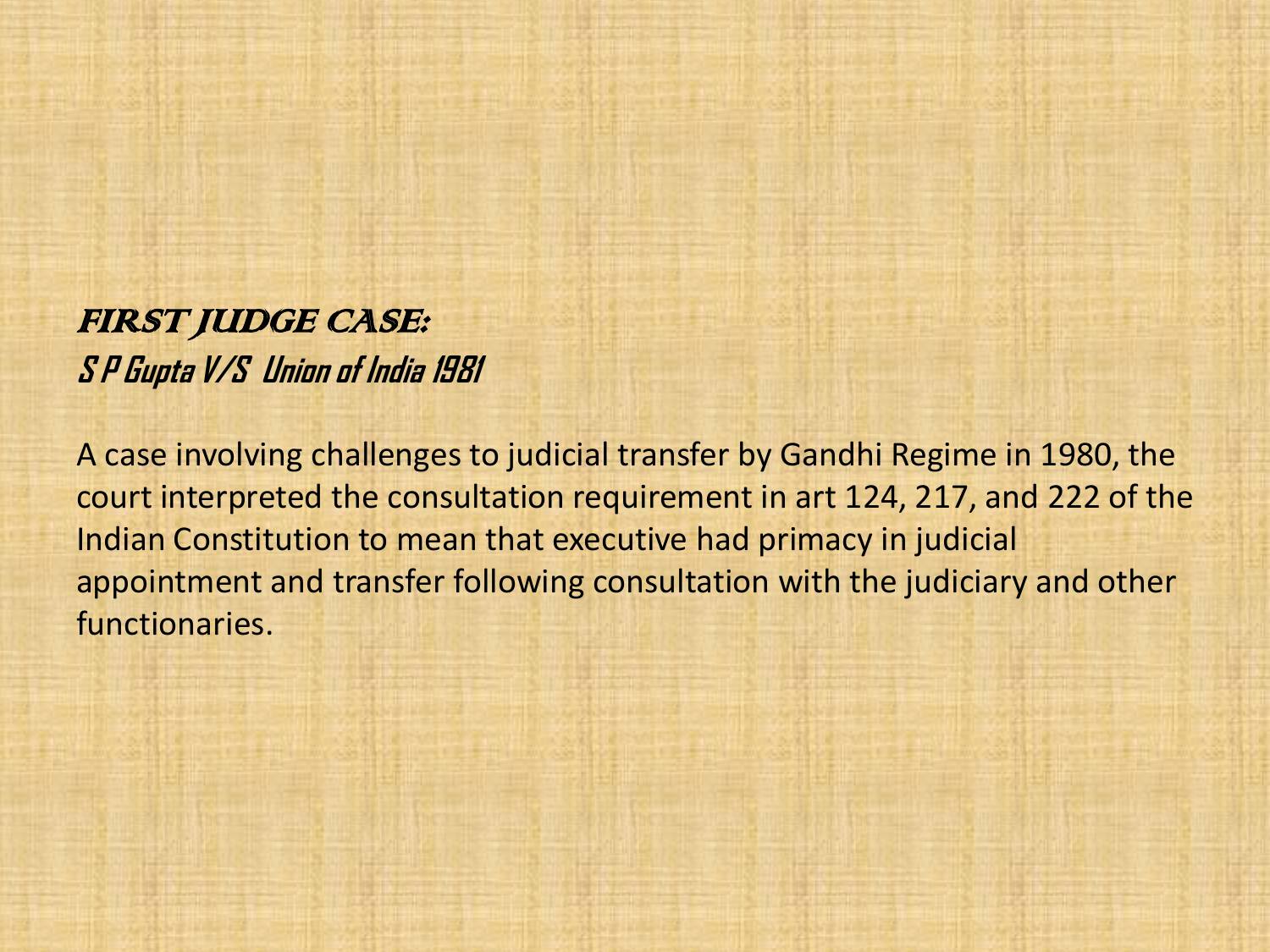However, in the **SECOND JUDGE CASE 1993**, **Supreme Court Advocates-on Record Association V/S Union of India Overruled S P Gupta judgment Procedure called ' Collegium System'**

The court reversed and held that the "CONSULTATION" requirement in art 222 of the Indian Constitution meant that the executive needed the concurrence the judiciary in appointment decisions. In justifying its decisions the court suggested that judicial independence was a basic features and that allowing the executive to have primacy would threaten this independence and also held that judges were in the best position to determine the merits of appointments.

The Court established the "Collegium" system of appointment wherein the Chief Justice and senior justice would now have primacy

THIRD JUDGE CASE 1998, **Opinion delivered by the supreme court on Presidential reference**

The court expanded the collegium to include four senior justice.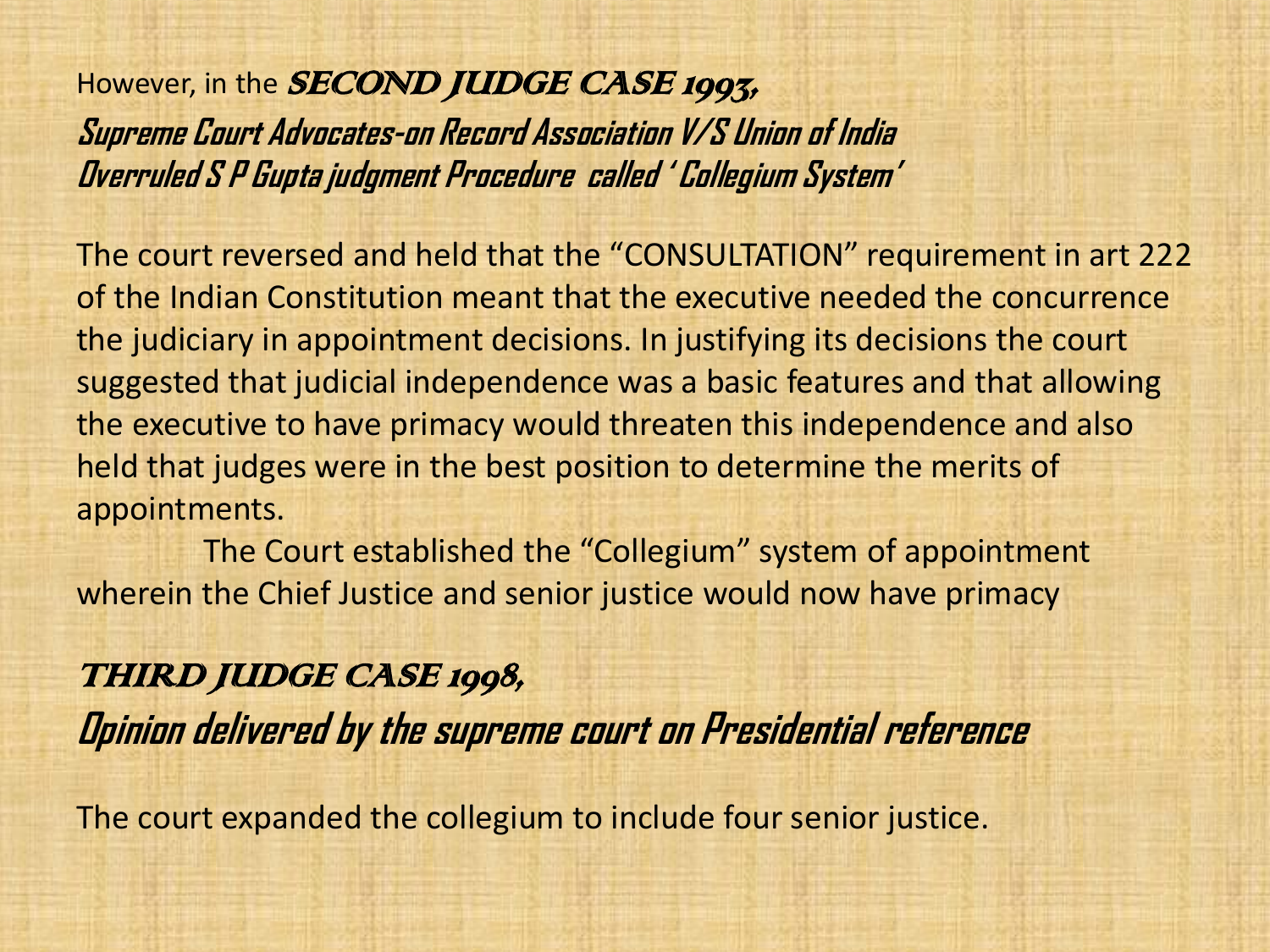In holding that the Constitutionality of the NJAC under the basic structure doctrine needed to be evaluated independently of these decisions. The petitioners challenging the NJAC have effectively been consolidated around the lead petition of the Supreme Court Advocate of Record Association (SCAORA)

Petitioners have argued that the NJAC violates the basic structure of the Indian Constitution by attacking judicial Independence. The Basic structure doctrine was first asserted by the Court in "Keshvananda Bharti V/S State of Kerala" 1973,

And later reaffirmed in Minerva Mills V/S Union of India 1980, Under the basic structure doctrine the Court has the power to invalidate Constitutional Amendments that violates the basic structure or basic features of the Indian Constitution.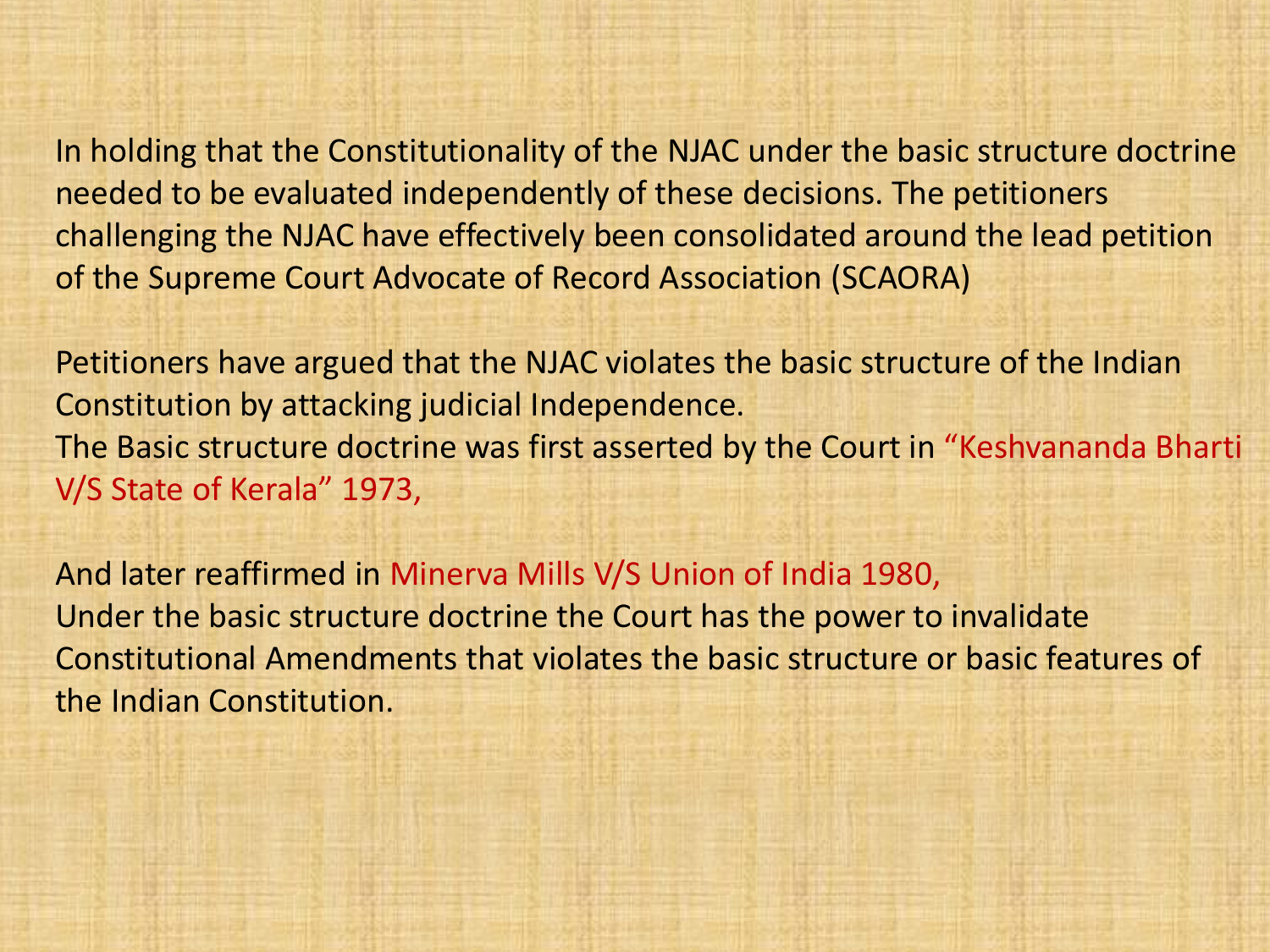#### HOW THE (NJAC) ESTABLISHED?

In 2014, the NDA government, in a direct challenge to judicial power and primacy, enacted the National Judicial Appointments Act and Constitutional (99th) Amendment Act, establishing a judicial Appointment Commission (NJAC). Following ratification by State Legislatures, President Pranab Mukherjee gave assent to these acts, and in April, the government officially notified the 99th Constitutional (Amendment) Act, and the NJAC Act, bringing the new laws into force.

The NJAC Act and Amendment Bill amends Article 124 of the Indian Constitution by adding Article 124 A, which provides for the creation of the NJAC in place of the current collegium system. The new NJAC dramatically limits the primacy of the judiciary and increases the government's power in appointments.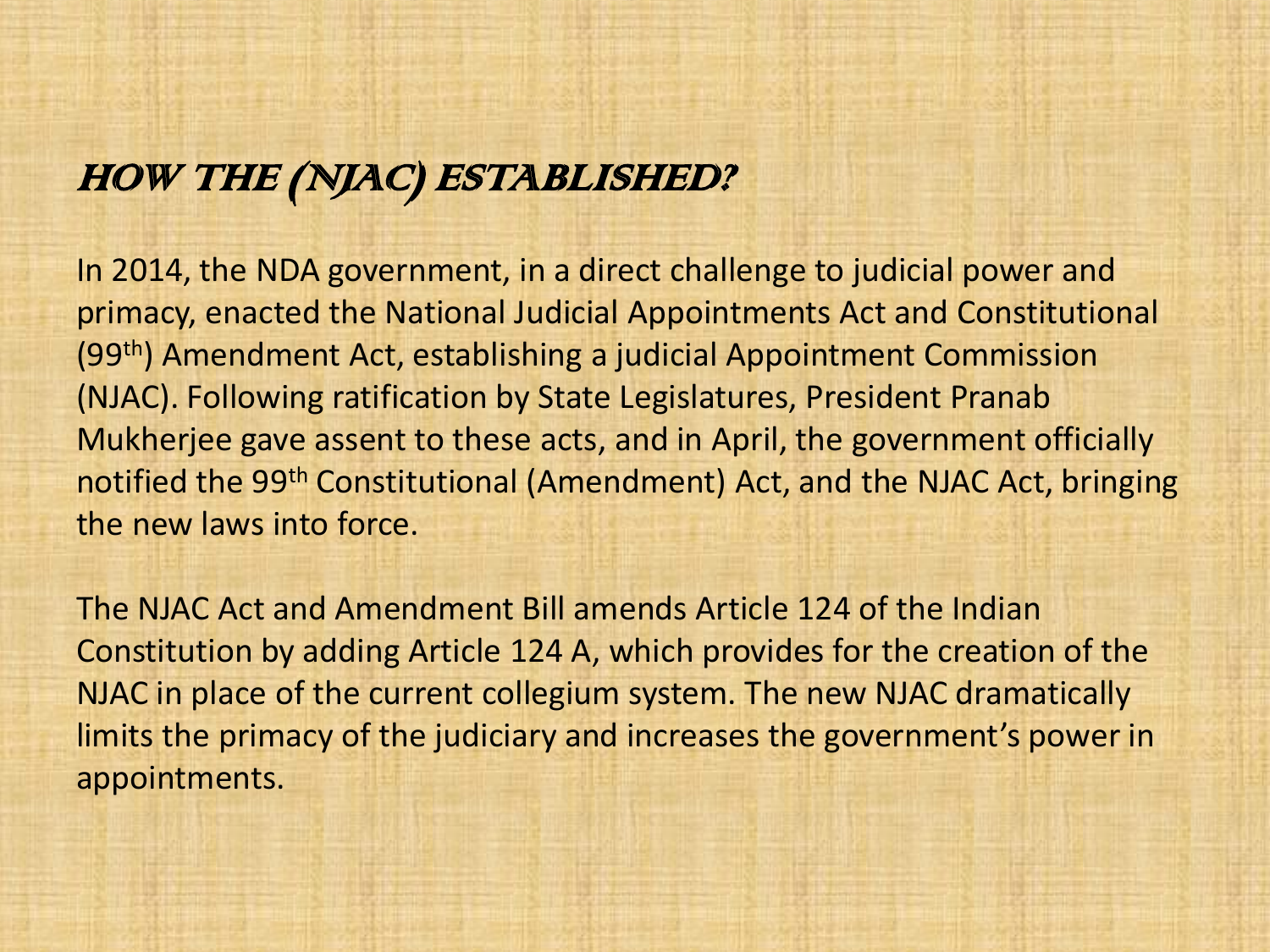The NJAC is to be comprised of the chief of India and two Senior – most Supreme Court judges, the Union Law minister and two "eminent people", one of whom would be drawn from the scheduled castes, tribes, minorities and other backward classes or women.

Under the new system, the two eminent persons would be selected from a panel consisting of the Chief Justice, The Prime Minister and the leader of opposition in the Lok Sabha.

Significantly each of the six members of the NJAC would have a vote, and two members would be able to veto an appointment to the court, the NJAC would have the power to promulgate new regulations governing criteria for selection and procedures for appointment of Indian Supreme Court and high Court judges.

As of April 2015, there were 364 vacancies in high courts that are currently on hold as a result of the Constitutional impasse over the NJAC. The battle has now shifted to the judiciary, and following the filling of a series of petitions challenging the Constitutional bench which began hearing oral arguments in April. And 99th Constitutional declared Unconstitutional.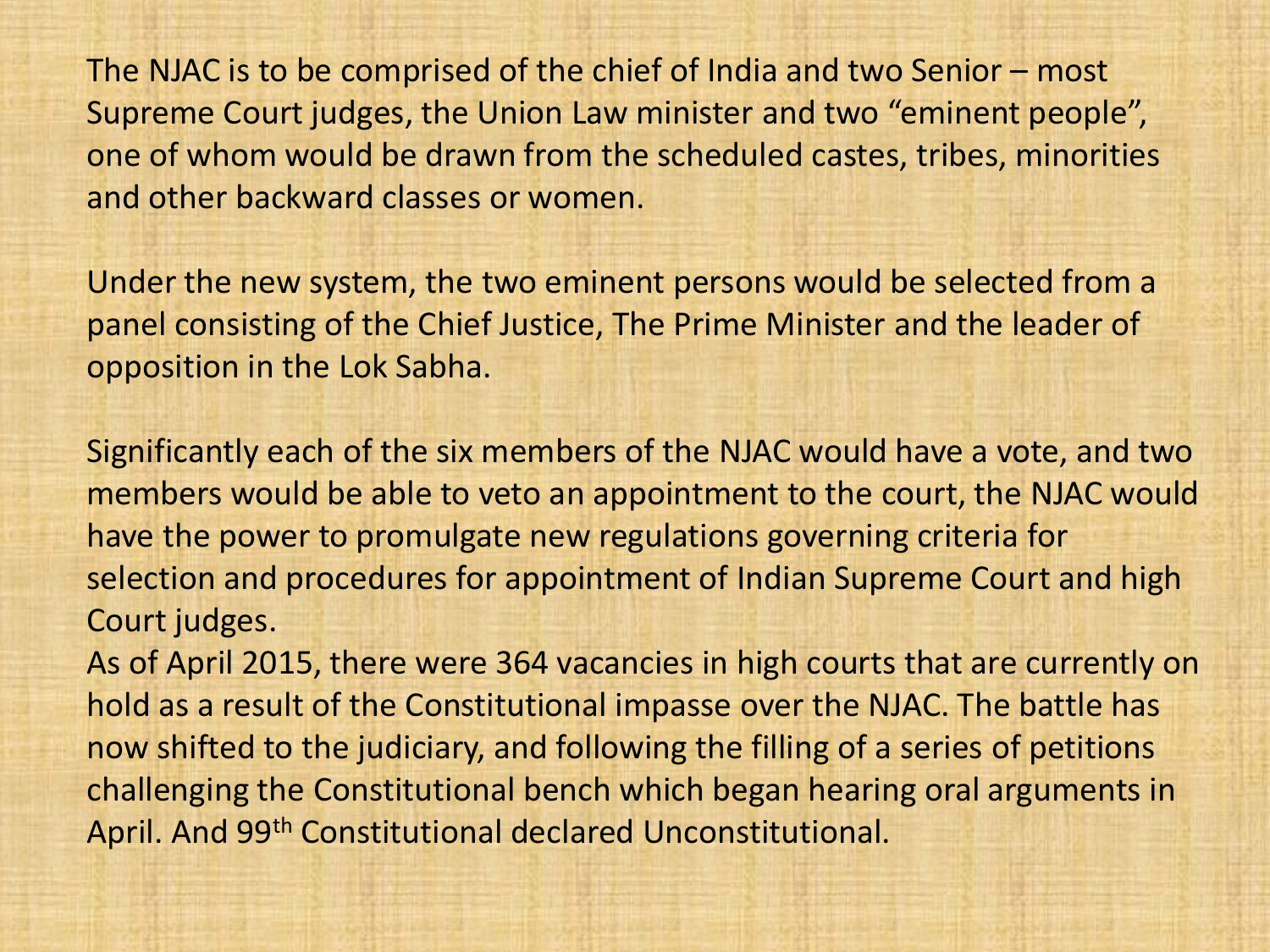The collegium system worked for over twenty years. The experience has shown that the purpose for which it was evolved has utterly failed. Neither the vacancies were filled up without any delay nor were efficient and suitable judges appointed to handle civil, criminal and tax matters in the High Courts for over ten to fifteen years or even more.

It is an admitted fact that the collegium system lacks transparency and objectivity. Although, all decision taken by the collegium were "unanimous "in writing but actually were cryptic without reasons. The recommendations for appointments, transfers and complaints against judges are not subjected to RTI and judicial review for the reason that the litigated debates would result in erosion of credibility of the decision, and for ensuring free and frank and honest opinion of all.

In view of the faults and infirmities in the Collegium system, there was a strong opinion to evolve a more transparent and objective system. As a result, the constitutional amendments and NJAC Act came into being.

The NJAC would have replaced the collegium system for the appointment of judges as invoked by the Supreme Court via judicial fiat by a new system.

**Supreme Court declares NJAC unconstitutional in a collective order, on 16 October 2015**